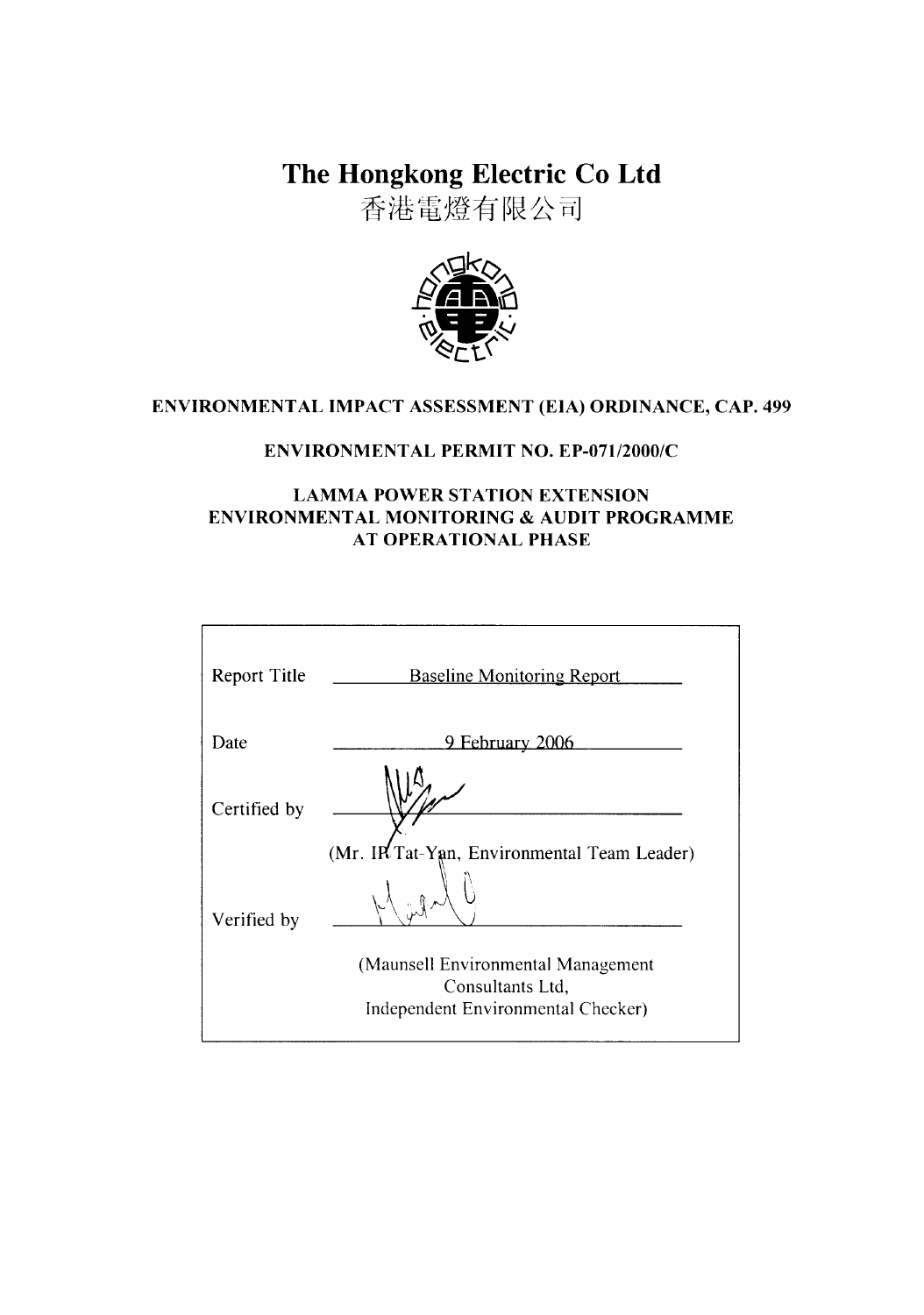香港電燈有限公司 The Hongkong Electric Co., Ltd.



# **Lamma Power Station Extension (Operational Phase)**

**Baseline Monitoring Report** 

**January 2006**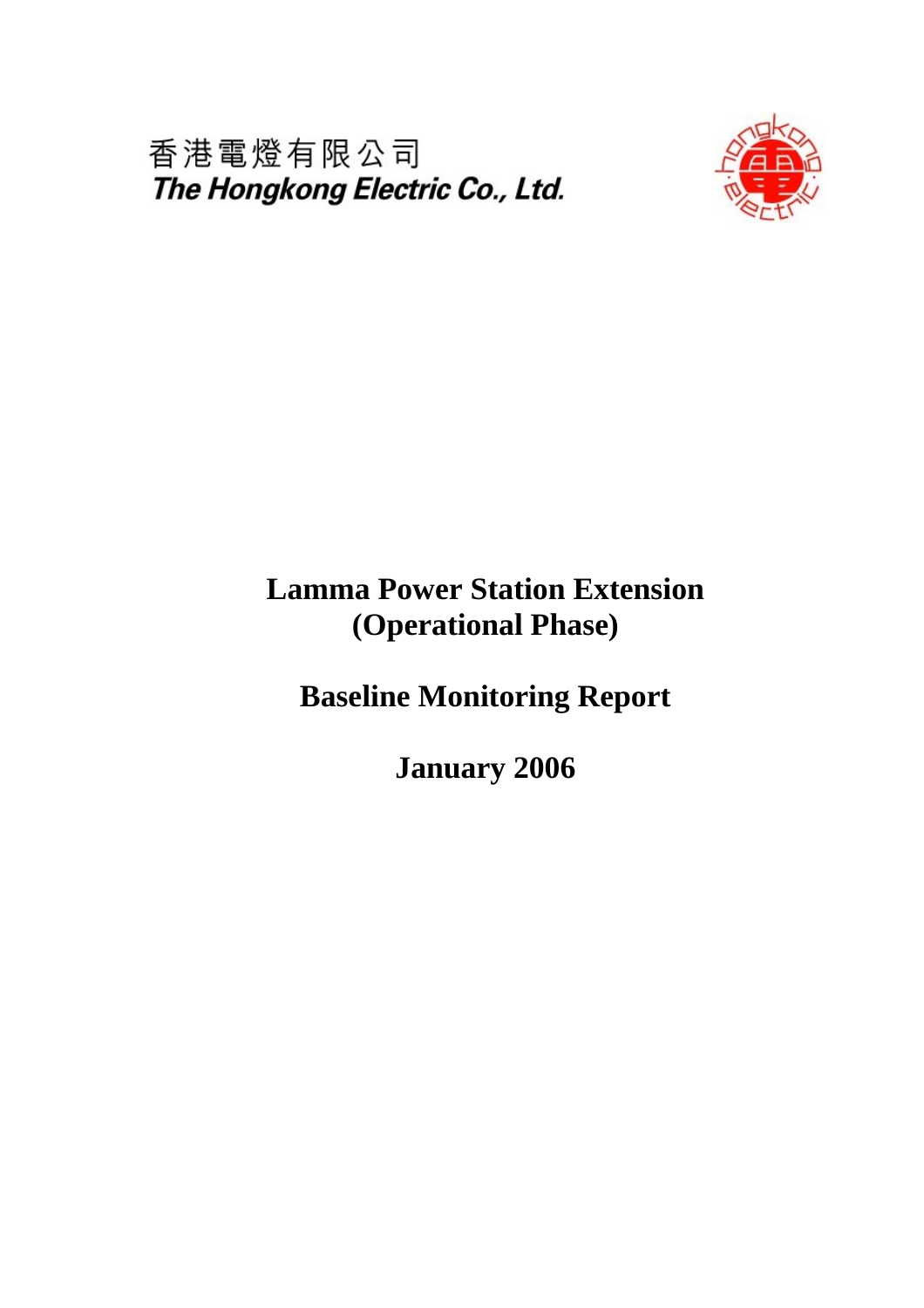# **TABLE OF CONTENTS**

# **EXECUTIVE SUMMARY**

| 1.1 |                                              |  |  |  |  |
|-----|----------------------------------------------|--|--|--|--|
|     |                                              |  |  |  |  |
| 1.3 | STRUCTURE OF THE BASELINE MONITORING REPORT3 |  |  |  |  |
|     |                                              |  |  |  |  |
|     |                                              |  |  |  |  |
|     |                                              |  |  |  |  |
|     |                                              |  |  |  |  |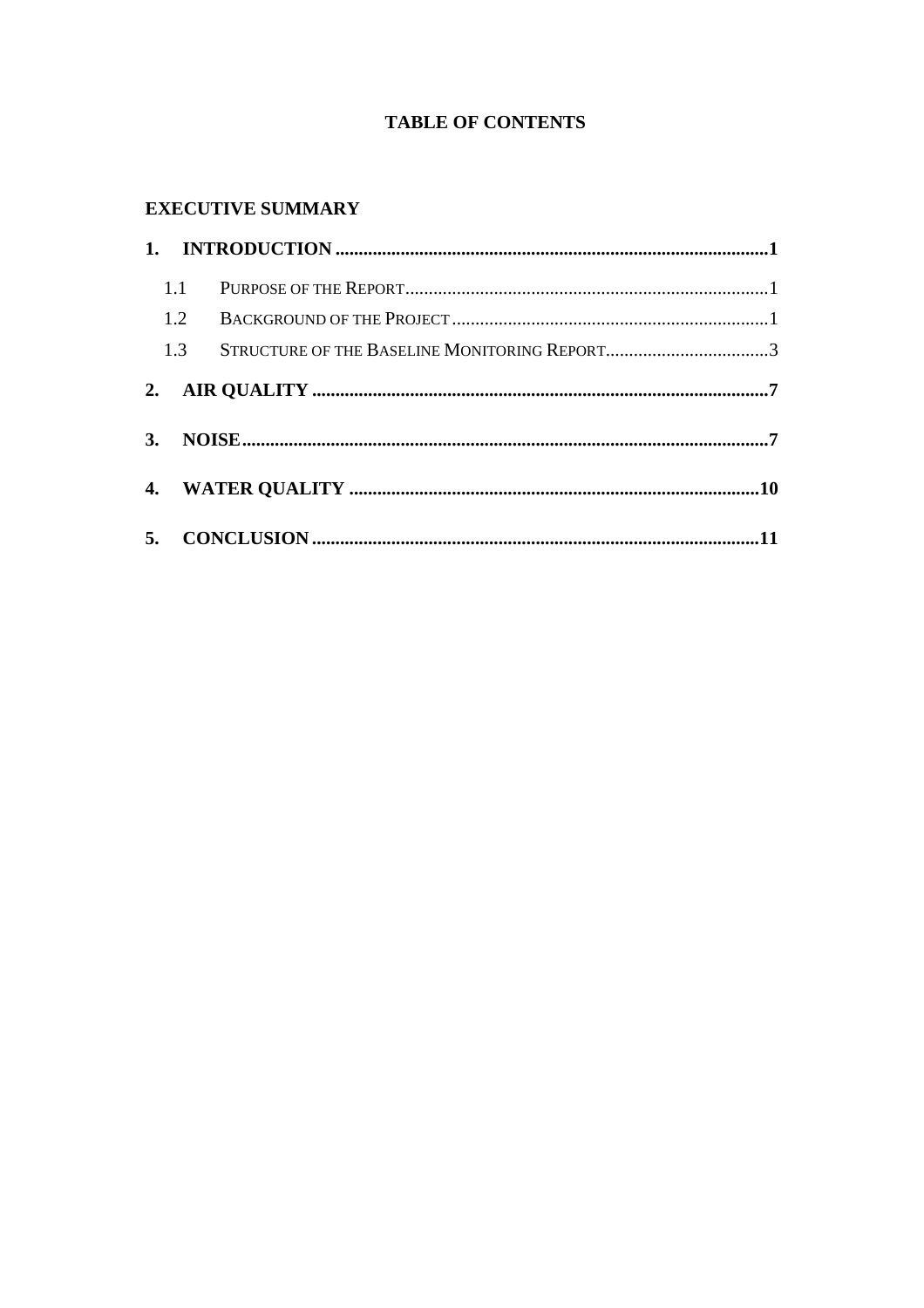#### **Executive Summary**

This is an environmental baseline monitoring report for the operational phase of the Lamma Power Station Extension (the Project). This report contains the background information of the Project. Similar environmental monitoring work would be conducted to meet the requirements set out in the Licenses issued under the Air Pollution Control Ordinance (APCO) and the Water Pollution Control Ordinance (WPCO).

The Action and Limit Levels for stack NOx would be established from the NOx emission limit stated in section 3(b) of EPD's guideline "Notes on Best Practicable Means Requirements for Electricity Works".

Similar to the construction EM&A, continuous noise monitoring would be carried out for the EM&A (Operational Phase) of the Project. The monthly average Leq's measured at the two existing Ash Lagoon and Ching Lam noise monitoring stations for the construction EM&A programme from January 2004 to December 2004 were regarded as the baseline noise levels for the EM&A (Operational Phase).

Effluent discharges from the Project would be covered in the Water Pollution Control Ordinance (WPCO) licence. The action/limit levels would be established from the limit levels/criteria to be stipulated in the WPCO licence.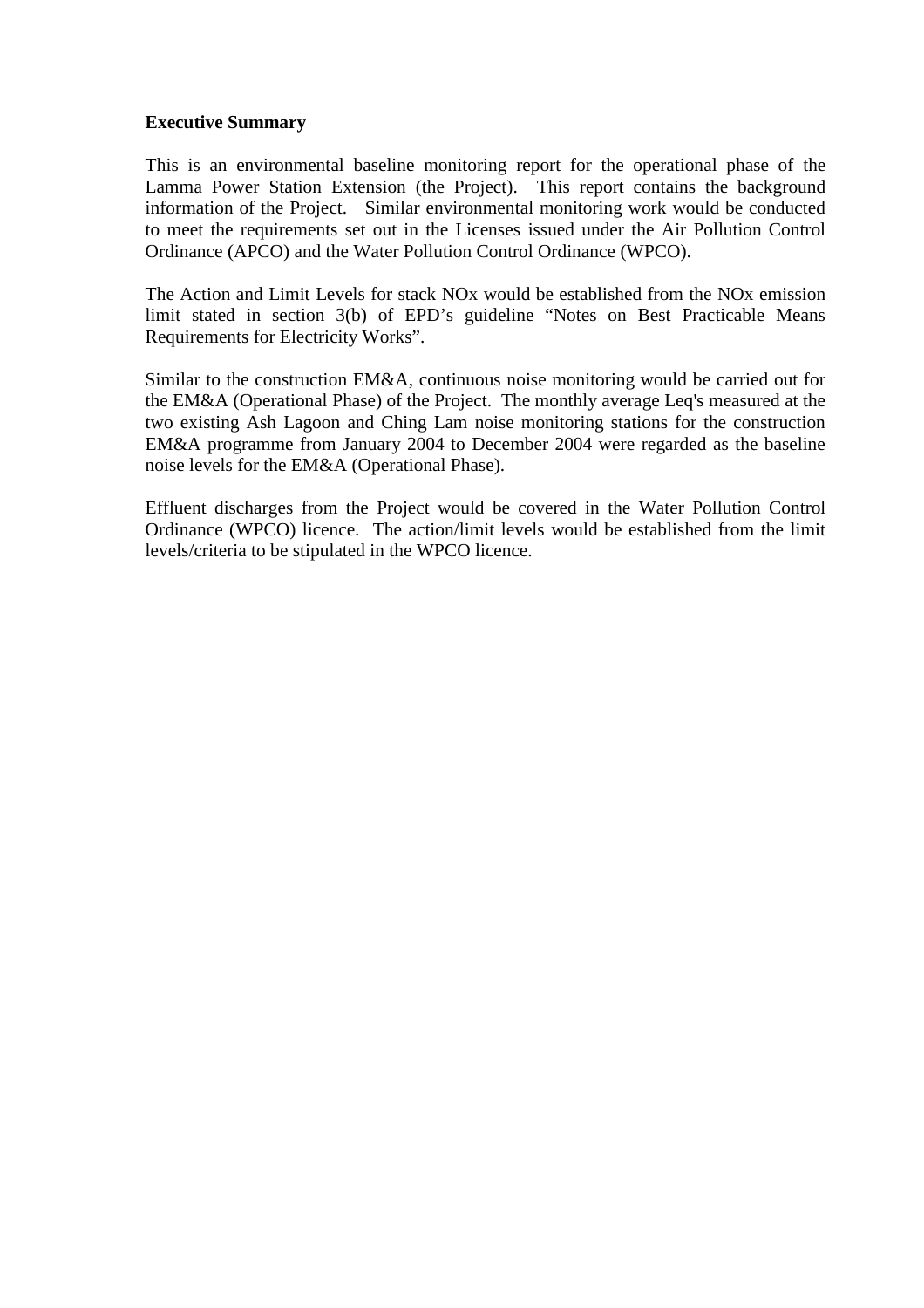# **1. Introduction**

l

As per Condition 6.11 of the Environmental Permit (EP-071/2000/C) for the Environmental Monitoring and Audit (Operational Phase) for Lamma Power Station Extension (the Project), HEC is required to submit the Baseline Monitoring Report to EPD.

# **1.1 Purpose of the Report**

The primary purpose of the baseline monitoring prior to the commencement of the Project is to form the basis for establishing the criteria (viz. A/L Levels) for the impact monitoring.

However, unlike the EM&A programme for the construction project, baseline monitoring for the Project during the operational phase is not required to measure monitoring parameters of air and water quality at the sensitive receivers during a representative pre-project period. Similar environmental monitoring work would be conducted to meet the requirements set out in the Licences issued under the Air Pollution Control Ordinance (APCO) and the Water Pollution Control Ordinance (WPCO). The purpose of the baseline monitoring report is to provide background information of the Project and the baseline data for noise.

#### **1.2 Background of the Project**

The Project involves the construction and operation of a gas-fired power station employing combined cycled gas turbine technology, forming an extension to the existing Lamma Power Station. The following outlines the key elements of the Project including the new power station and its associated transmission system and submarine gas pipeline.

#### **(a) The New Power Station**

#### Combined Cycle Plant

Six 300 MW gas-fired combined cycle units will be constructed on the Lamma Extension. Each unit will consist of gas turbines, heat recovery steam generators (HRSGs), a steam turbine, generators and a flue gas stack of about 110 m.

#### Gas Receiving Station

l

To receive natural gas delivered from a regional LNG receiving terminal through a pipeline, a gas receiving station will be required. Received natural gas will be processed in the receiving station and subsequently delivered to the plant for combustion. Major components of the station include shut-off valves, pig receiver, filter, gas heaters, pressure regulator, metering device, stack and protection system to ensure safe operation.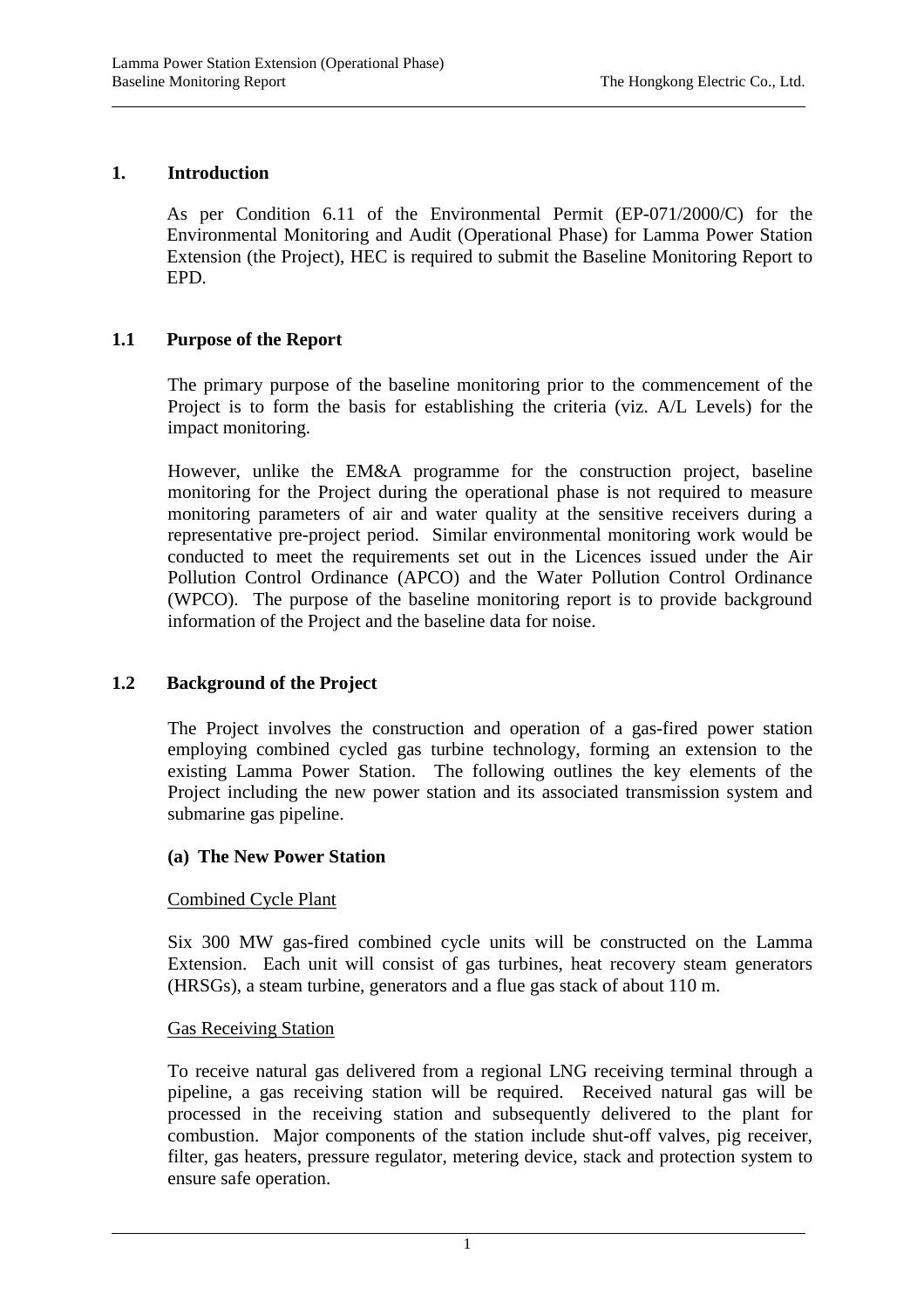The Project area for the operation of new power station is shown in Figure 1.1.

# **(b) Transmission System**

The electricity generated from the Lamma Extension Project will be transmitted via a new transmission system linking the Lamma Extension to load centres on Hong Kong Island as shown in Figure 1.2.

# **(c) Gas Pipeline**

l

l

Natural gas for the new power station will be supplied via a submarine pipeline from a regional LNG receiving terminal located at Cheng Tou Jiao in Shenzhen as shown in Figure 1.3.

The Environmental Impact Assessment (EIA) Report for the Project, which was prepared in response to the EIA Study Brief No. ESB-001/1998 issued to Hongkong Electric Company Limited (HEC) by the Environmental Protection Department (EPD), was completed in February 1999. The EIA Report was submitted to the Director of Environmental Protection (DEP) in accordance with the Environmental Impact Assessment Ordinance (EIAO) on 23 December 1998 and was approved by DEP on 5 May 1999.

The application for Environmental Permit (EP) was submitted to EPD on 10 July 2000. The Environmental Permit (EP-071/2000) was granted on 8 August 2000. The subsequent applications and approvals of the variation of Environmental Permit are summarised in the following table:

| <b>Environmental</b><br><b>Permit</b>          | <b>Application</b> | <b>Purpose of Variation</b>                                                                                                                                               | <b>Approved by</b><br>EPD |
|------------------------------------------------|--------------------|---------------------------------------------------------------------------------------------------------------------------------------------------------------------------|---------------------------|
| Environmental<br>Permit (EP-<br>071/2000/A     | 25 November 2000   | Shortening of various<br>notification periods.                                                                                                                            | 22 December 2000          |
| Environmental<br>Permit (EP-<br>$071/2000/B$ ) | 20 June 2001       | Addition of dredging<br>scenarios for reclamation<br>work.                                                                                                                | 13 July 2001              |
| Environmental<br>Permit (EP-<br>071/2000/C     | 23 April 2005      | Change of dredging and<br>jetting rates for gas pipeline<br>construction work, and<br>change of the time period<br>for which the pipeline<br>jetting work is not allowed. | 18 May 2005               |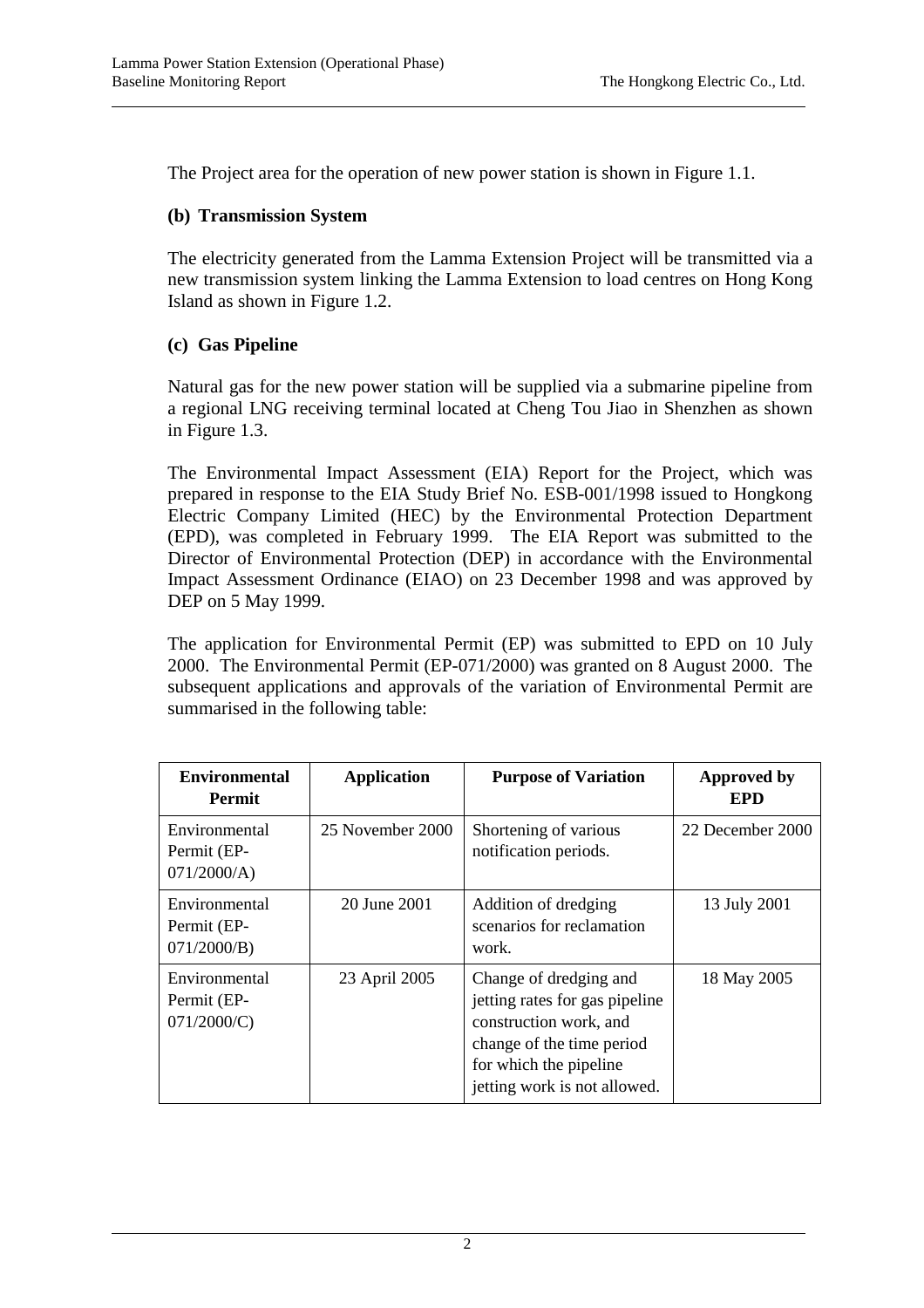l

### **1.3 Structure of the Baseline Monitoring Report**

The structure of the report is as follows:

- Section 1: Introduction detailing the purpose and structure of the report.
- Section 2: Air Quality presenting the zero baseline emission result.
- Section 3: Noise presenting the baseline noise data.
- Section 4: Water Quality presenting the zero baseline emission result.
- Section 5: Conclusion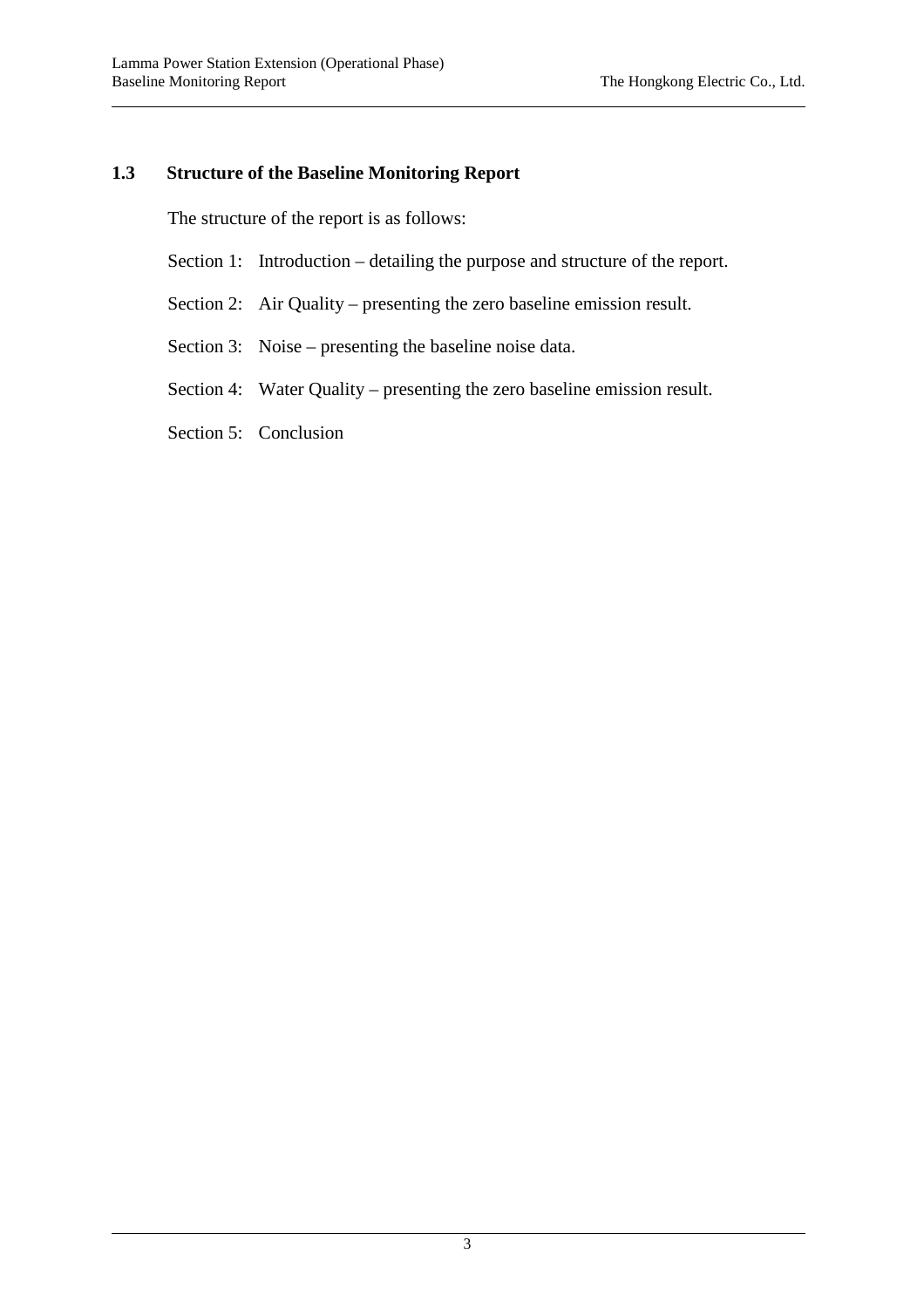l



Figure 1.1 Layout of Lamma Power Station Extension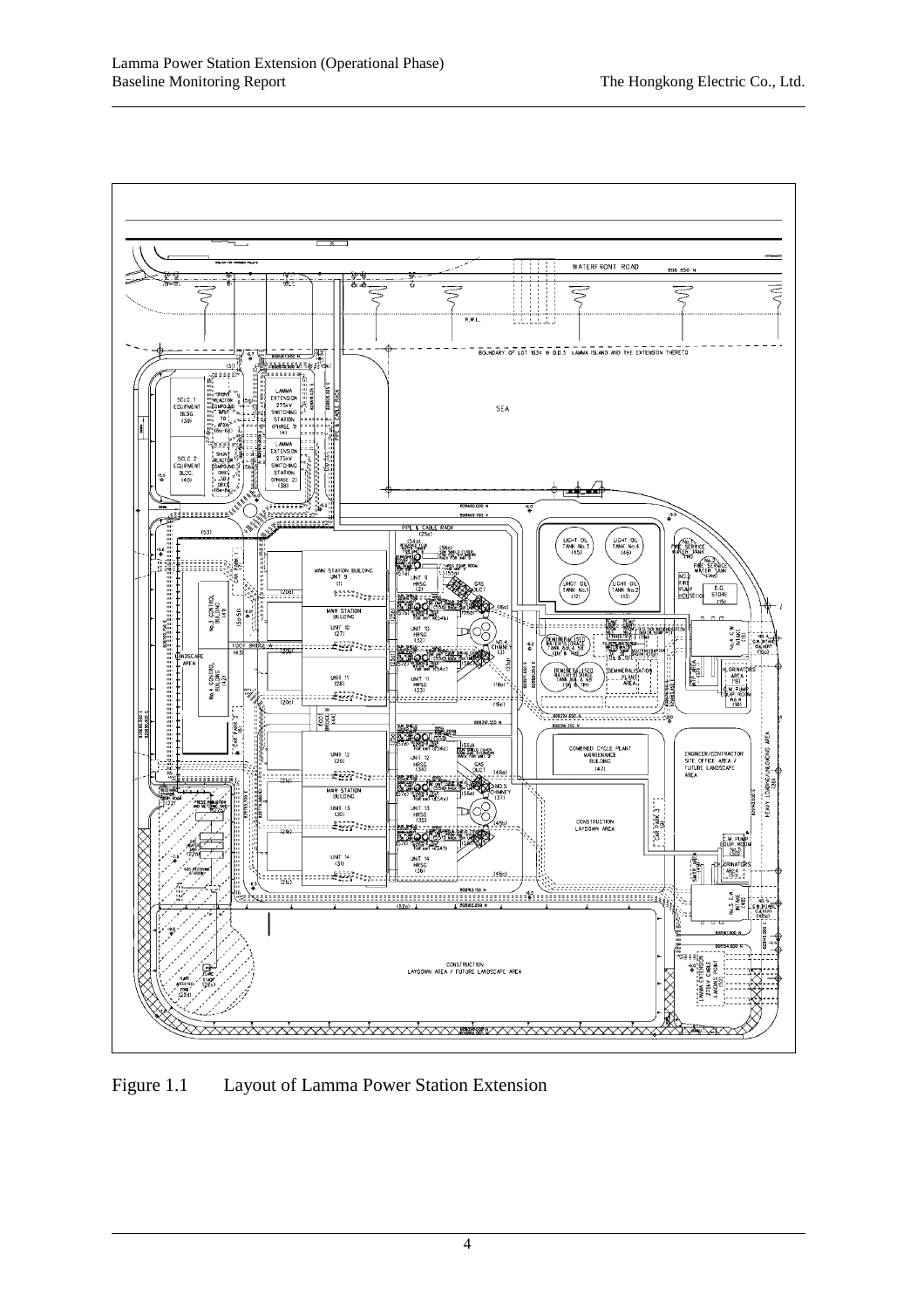

Figure 1.2 Layout of Transmission System

l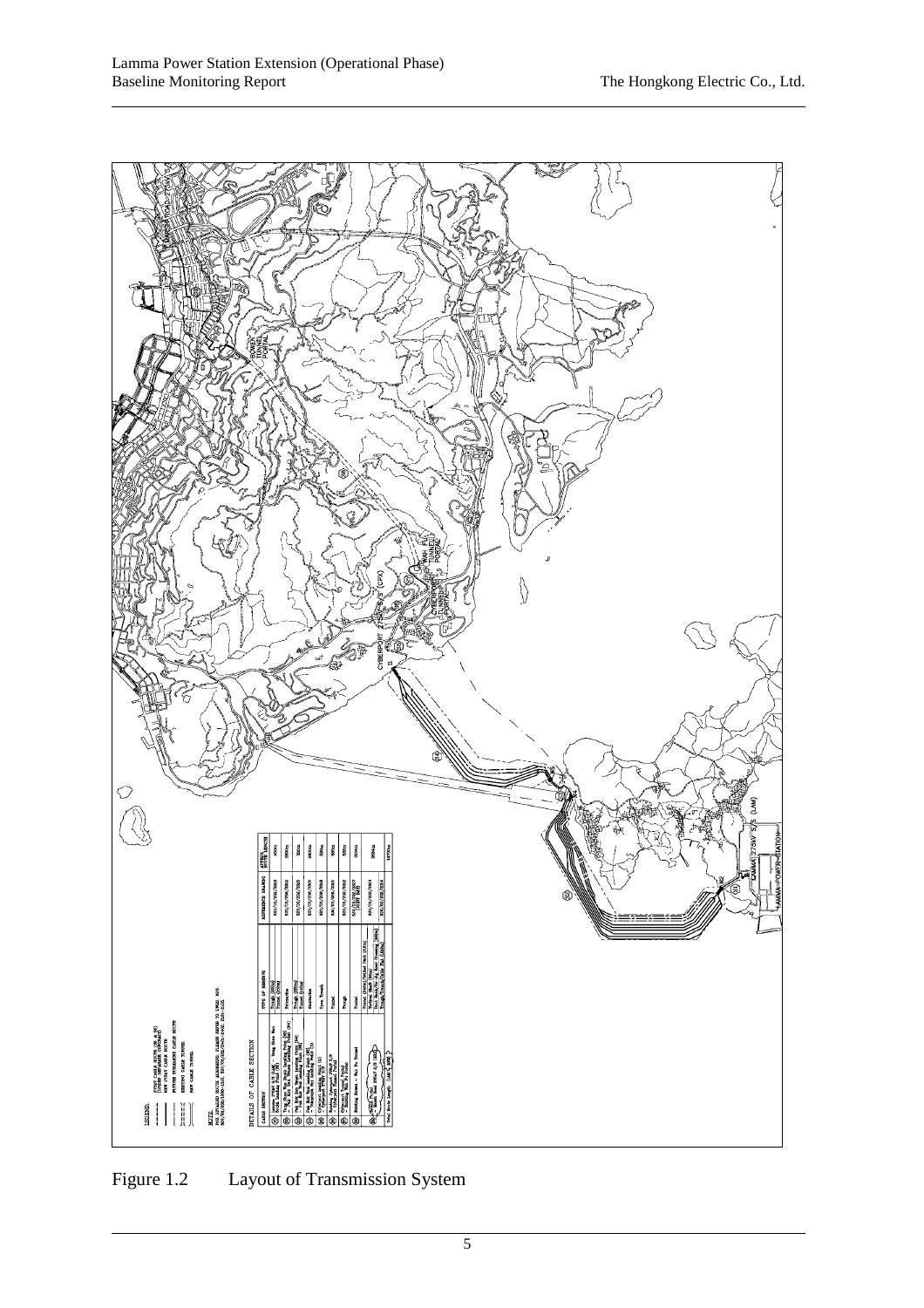

Figure 1.3 Layout of Gas Pipeline

l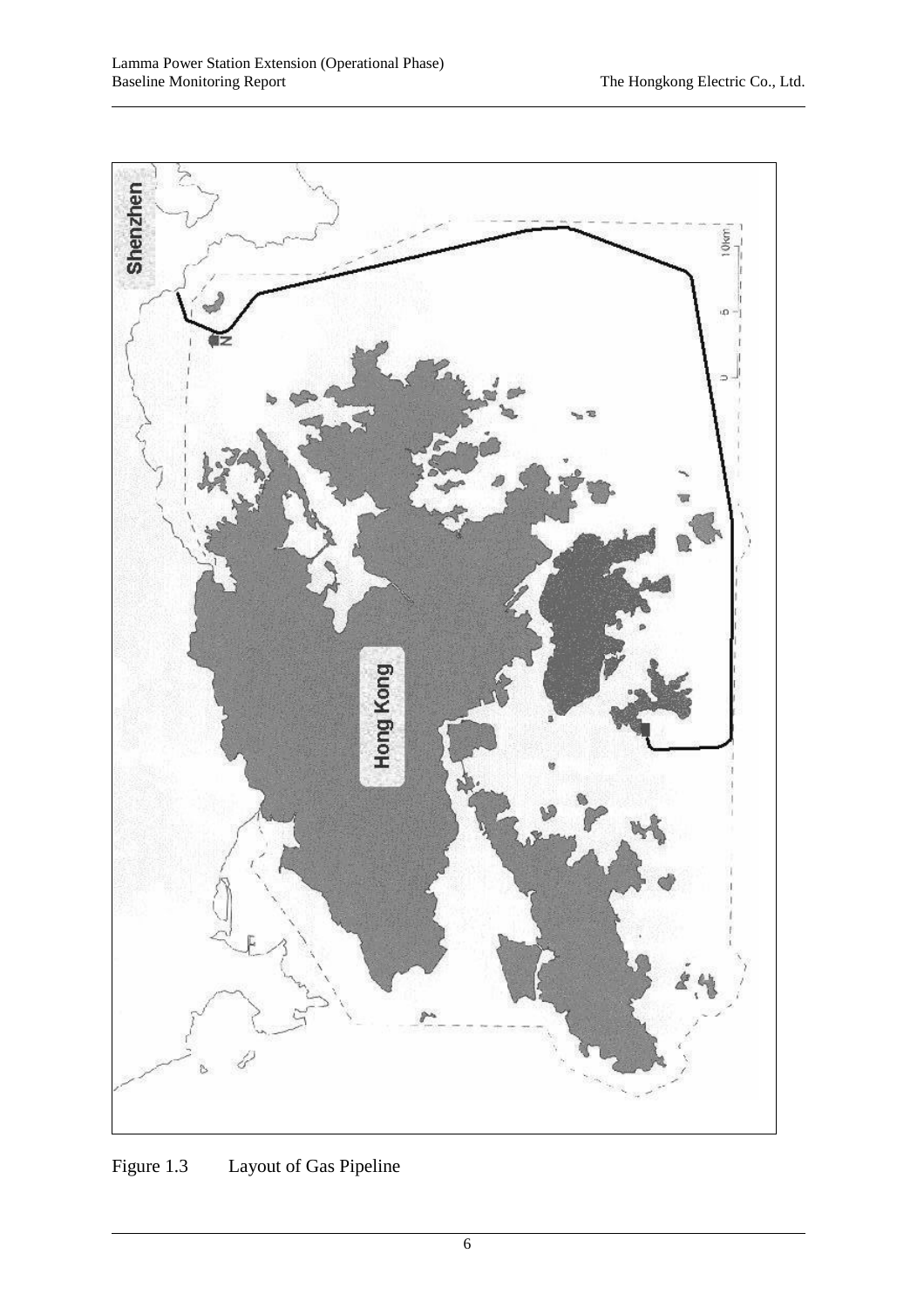# **2. Air Quality**

l

l

The environmental monitoring requirement of air pollutants emissions from new gasfired units will be stipulated in a Specified Processes licence issued under Air Pollution Control Ordinance. The licence will specify the emission limits in terms of concentrations and emission rates.

At the time of writing this baseline monitoring report, the plant is still under construction and no environmental monitoring data related to air pollutant emission is available. Hence, a "zero" emission baseline can be assumed for air quality monitoring. Furthermore, no information regarding the licence emission limit is available, the action/limit levels would be established from the NOx emission limit stated in section 3(b) of EPD's guideline "Notes on Best Practicable Means Requirements for Electricity Works".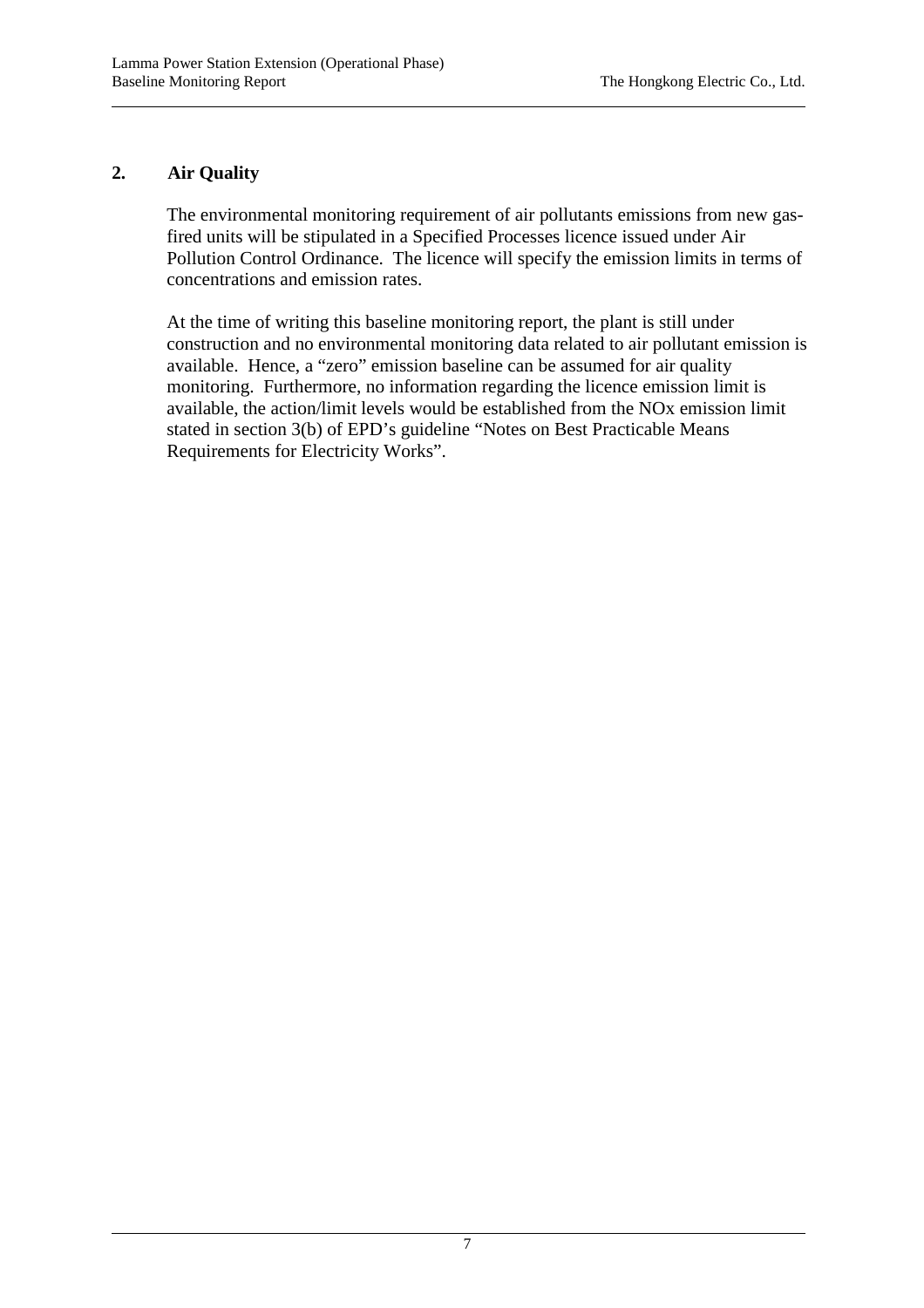## **3. Noise**

l

l

Similar to the construction EM&A, continuous noise monitoring for the two nearest noise sensitive receivers (NSRs) at Hung Shing Ye and Wang Long/Ko Long would be carried out for the EM&A (Operational Phase) of the Project. The baseline noise levels will be used for applying correction to the impact noise monitoring data for the NSRs.

The major noisy dredging and site formation works had been completed before 2004. In this regard, the monthly average Leq's measured at the two existing Ash Lagoon and Ching Lam noise monitoring stations from January 2004 to December 2004 are regarded as the baseline noise levels for the EM&A (Operational Phase) of the Project. The locations of the two existing Ash Lagoon and Ching Lam noise monitoring stations are shown in Figure 3.1.

The noise measurements at Ash Lagoon and Ching Lam were made in accordance with standard acoustical principles and practices in relation to weather conditions. The sound level meters used comply with International Electrotechnical Commission Publications 651:1979 (Type 1) and 804:1985 (Type 1).

| Month            | Monthly Average Leq Noise Level (dB(A)) |                         |  |
|------------------|-----------------------------------------|-------------------------|--|
|                  | 07:00-23:00                             | 23:00-07:00 of next day |  |
| January 2004     | 62.7                                    | 56.8                    |  |
| February 2004    | 63.2                                    | 55.9                    |  |
| March 2004       | 62.5                                    | 55.6                    |  |
| April 2004       | 63.4                                    | 55.7                    |  |
| May 2004         | 62.1                                    | 55.4                    |  |
| <b>June 2004</b> | 60.8                                    | 55.3                    |  |
| <b>July 2004</b> | 60.7                                    | 55.1                    |  |
| August 2004      | 60.1                                    | 55.8                    |  |
| September 2004   | 60.8                                    | 56.2                    |  |
| October 2004     | 61.0                                    | 56.1                    |  |
| November 2004    | 61.1                                    | 56.1                    |  |
| December 2004    | 61.4                                    | 56.2                    |  |

Baseline Data of Monthly Average Noise Level at the Existing Ash Lagoon Noise Monitoring Station: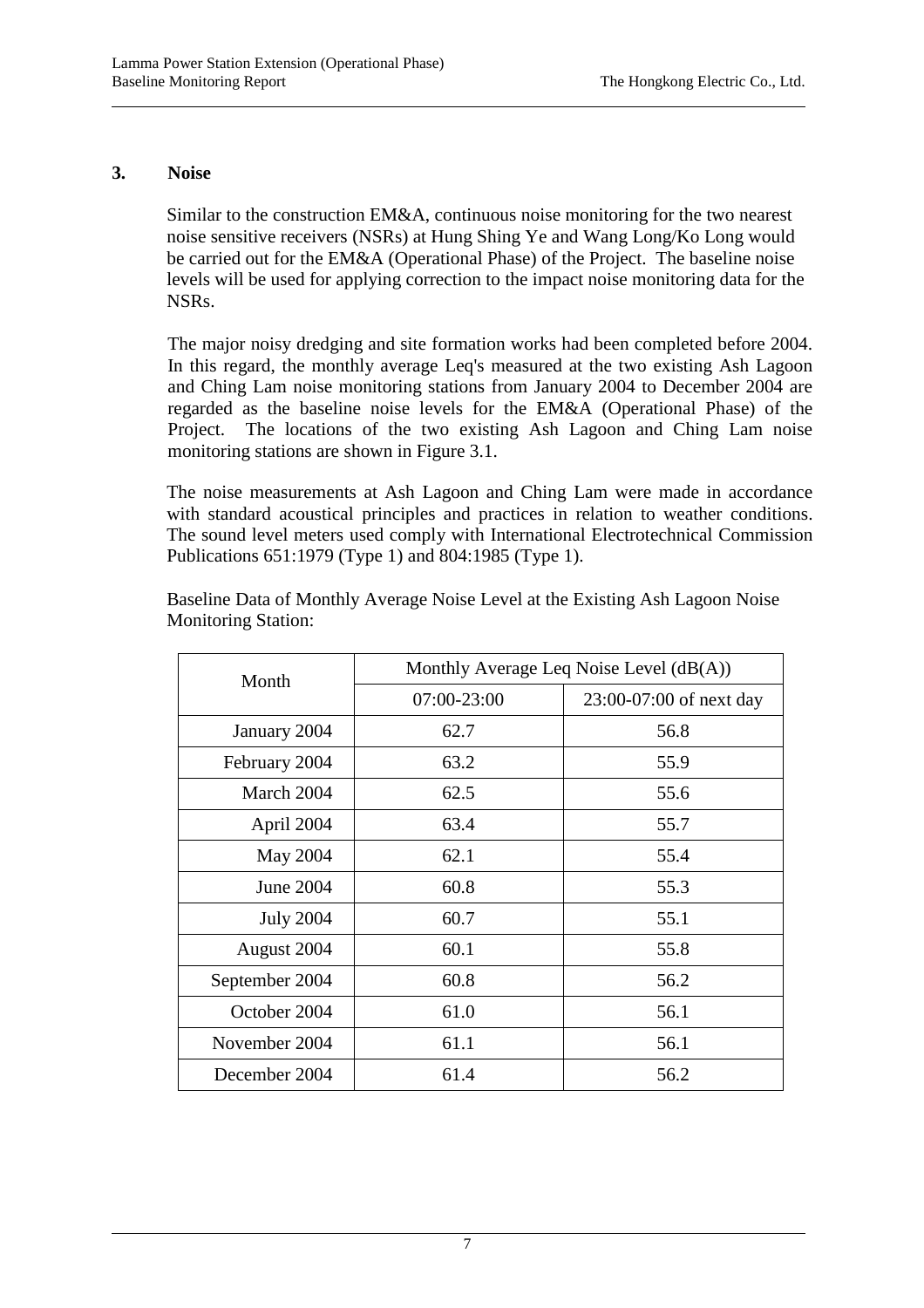l

| Month            | Monthly Average Leq Noise Level (dB(A)) |                         |  |
|------------------|-----------------------------------------|-------------------------|--|
|                  | 07:00-23:00                             | 23:00-07:00 of next day |  |
| January 2004     | 57.4                                    | 57.2                    |  |
| February 2004    | 57.7                                    | 57.3                    |  |
| March 2004       | 59.0                                    | 58.3                    |  |
| April 2004       | 58.6                                    | 58.5                    |  |
| May 2004         | 60.8                                    | 59.6                    |  |
| June 2004        | 60.1                                    | 58.5                    |  |
| <b>July 2004</b> | 58.4                                    | 57.7                    |  |
| August 2004      | 58.3                                    | 57.8                    |  |
| September 2004   | 57.8                                    | 57.5                    |  |
| October 2004     | 57.5                                    | 57.0                    |  |
| November 2004    | 58.2                                    | 57.7                    |  |
| December 2004    | 57.8                                    | 57.3                    |  |

Baseline Data of Monthly Average Noise Level at the Existing Ching Lam Noise Monitoring Station: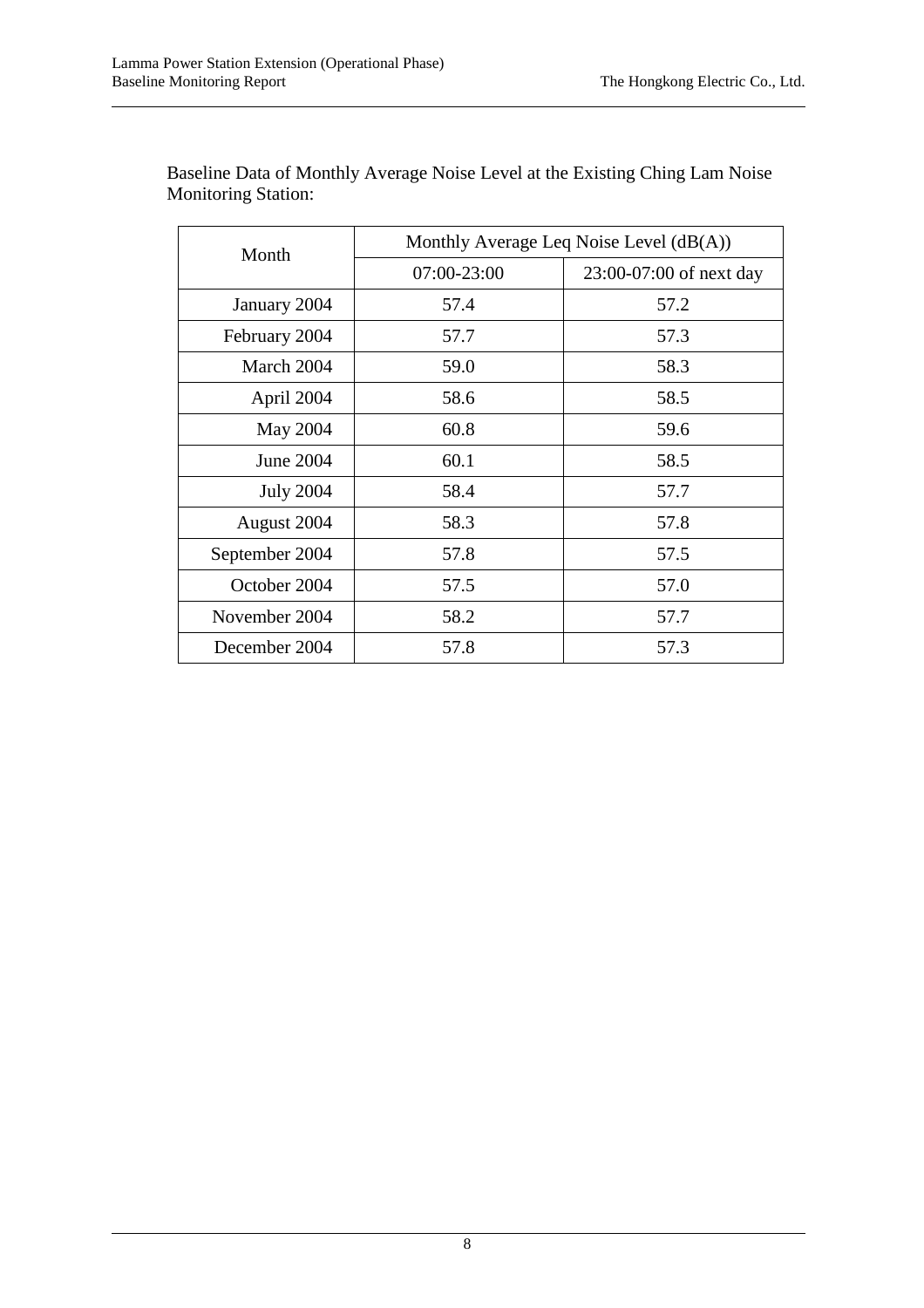l



Figure 3.1 Locations of Existing Ash Lagoon and Ching Lam Noise Monitoring Stations

9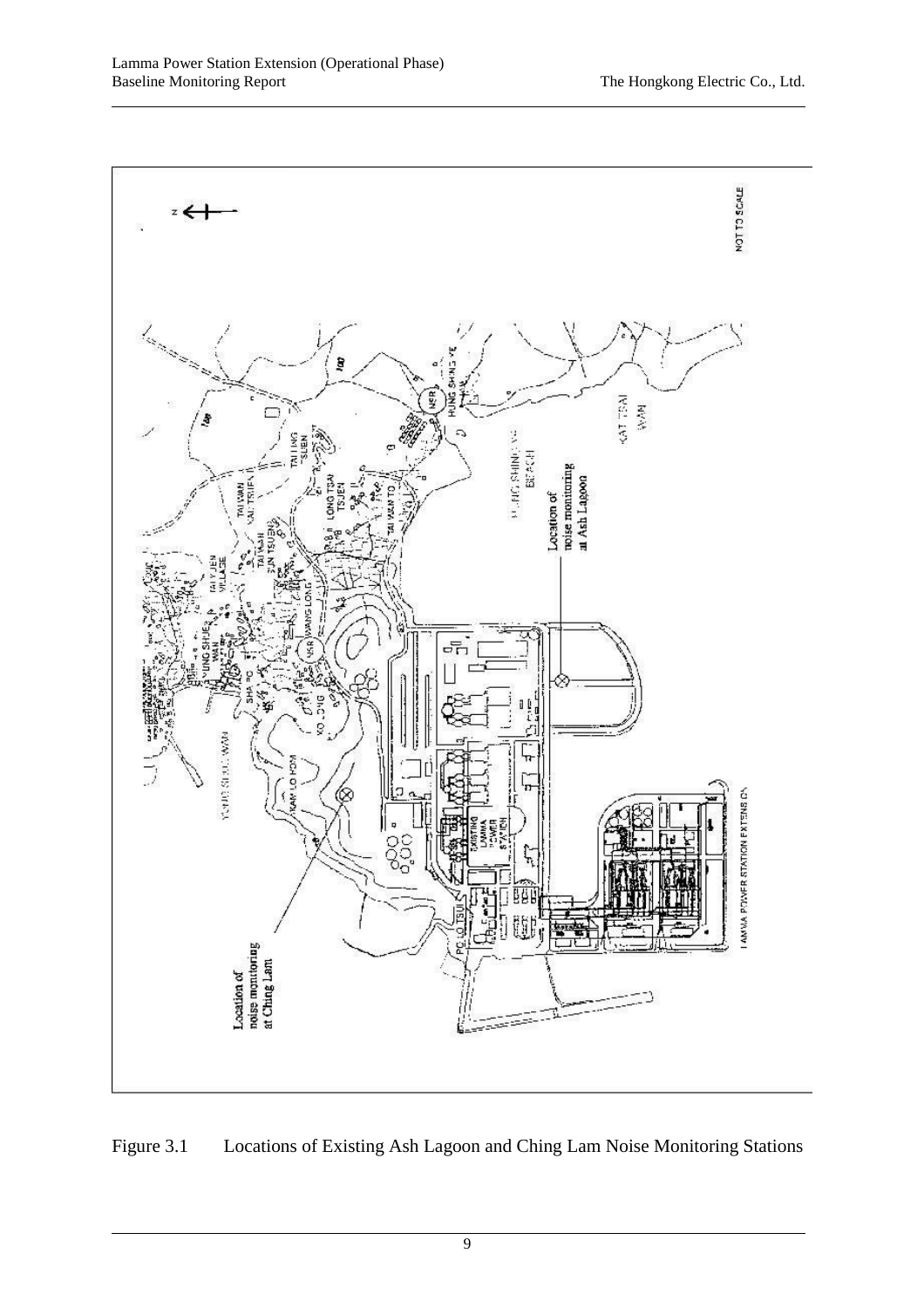## **4. Water Quality**

l

l

Effluent discharges from the Project would be covered in the Water Pollution Control Ordinance (WPCO). At the time of writing the baseline monitoring report, the plant is still under construction and no environmental monitoring data related to effluent is available. Hence, a "zero" emission baseline can be assumed for water quality monitoring. The action/limit levels would be established from the limit levels/criteria to be stipulated in the WPCO licence.